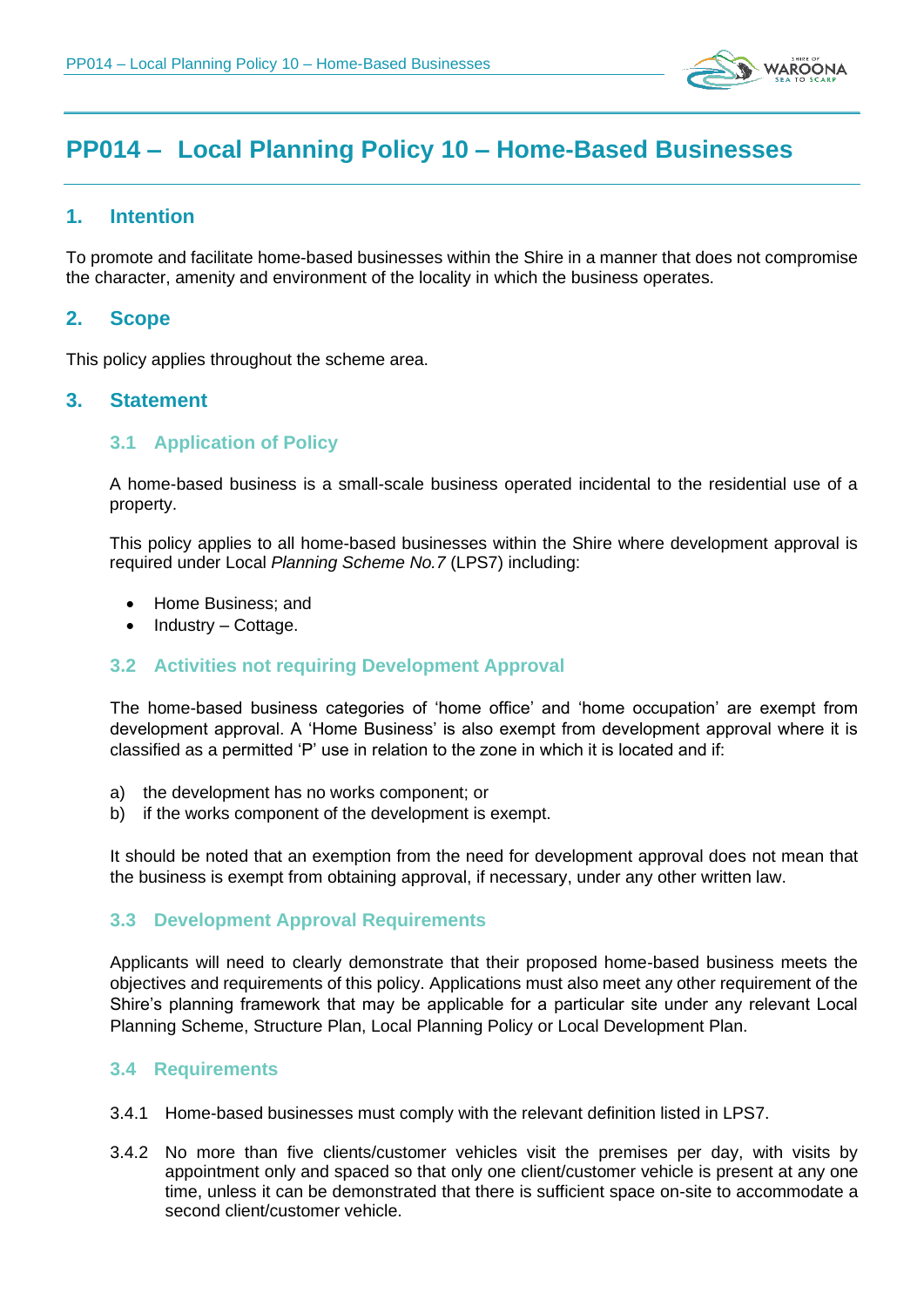

- 3.4.3 Operating hours do not exceed 8.00am and 6.00pm, Monday to Saturday excluding public holidays.
- 3.4.4 Does not involve regular truck or delivery vehicle visits to the premises that would cause adverse impacts to the amenity of the locality.
- 3.4.5 Does not include provision for the fuelling, repair or maintenance of motor vehicles.
- 3.4.6 Does not generate noise, light, smells, or other emissions, waste products, or disturbances that may detrimentally affect the amenity of the locality.
- 3.4.7 Does not involve the use of an essential service of a greater capacity than normally required in the zone.
- 3.4.8 Does not detract from the appearance or character of the dwelling, site or locality.
- 3.4.9 All client, staff and resident car parking must be contained onsite within the driveway, garage or carport.

Where visitor car parking cannot be provided on-site, the use of on-street car parking for visitors and clients may be permitted, where this has already been constructed as part of subdivision works.

#### **3.5 Variations**

Variations to the requirements of this policy may be considered on their individual merit, having regard to the policy objective and any submissions received where the application is advertised for comment.

## **4. Legislative and Strategic Context**

The *Planning and Development Act 2005* and the associated subsidiary legalisation provide the broad framework within which this policy operates.

#### **5. Review**

This policy is to be reviewed every 5 years.

## **6. Associated Documents**

Nil.

| <b>Division</b>                |               | Planning                                                                                                |                                   |               |                    |      |
|--------------------------------|---------------|---------------------------------------------------------------------------------------------------------|-----------------------------------|---------------|--------------------|------|
| <b>Policy Number</b>           |               | <b>PP014</b>                                                                                            |                                   |               |                    |      |
| <b>Contact Officer</b>         |               | <b>Manager Planning</b>                                                                                 |                                   |               |                    |      |
| <b>Related Legislation</b>     |               | Planning and Development Act 2005<br>Planning and Development (Local Planning Schemes) Regulations 2015 |                                   |               |                    |      |
| <b>Related Shire Documents</b> |               | <b>Nil</b>                                                                                              |                                   |               |                    |      |
| <b>Risk Rating</b>             | <b>Medium</b> |                                                                                                         | <b>Review</b><br><b>Frequency</b> | Every 5 years | <b>Next Review</b> | 2026 |
| <b>Date Adopted</b>            |               |                                                                                                         | 14/12/2021<br>OCM21/12/200        |               |                    |      |